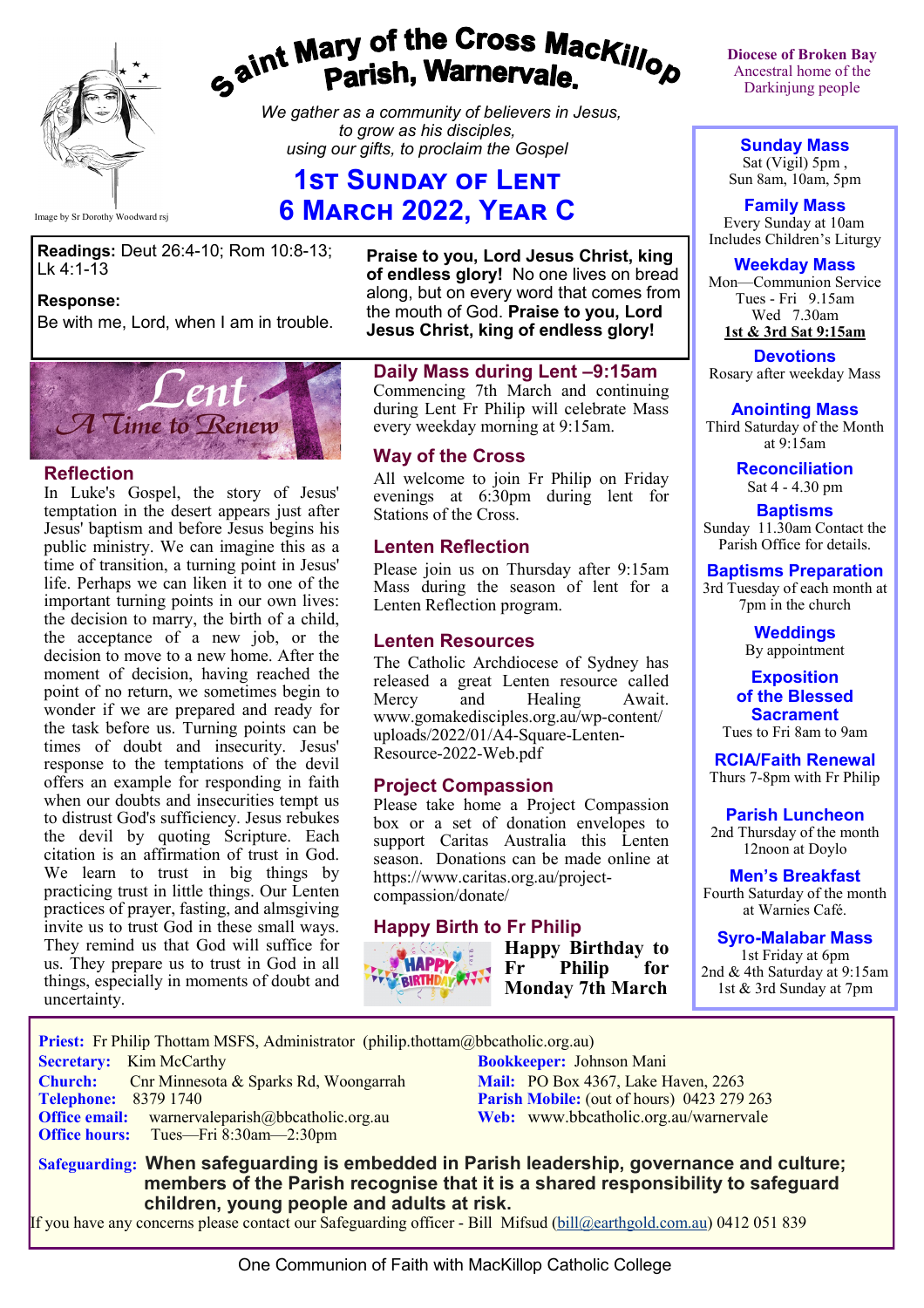#### **Social Justice**

#### **No One Should be left Behind**

For the theme of this year's World Day of Migrants and Refugees, which we will be celebrating on September 25, Pope Francis has chosen the title, "Building the Future with Migrants and Refugees".

The Holy Father said, "'Building with' means recognising and promoting the role that migrants and refugees have to play in the work of construction, because only in this way will it be possible to build a world that ensures the conditions for the integral human development of all".

Leading up to the event the Pope's message will be divided into six subthemes that "will explore some essential components of how migrants and refugees are able to contribute - now as well as in the future - to the social, economic, cultural and spiritual growth of societies and ecclesial communities".

In preparation for the celebration a communication campaign will be starting at the end of March. Of course, since the original message of Pope Francis we have had the refugee and humanitarian crisis as a result of Russia's invasion of Ukraine. That can only exacerbate the problem

#### **If you wish to come to our meetings please email Chris Firmstone on chrisfirmstone@gmail.com.**

*Social Justice Committee Warnervale Catholic Church* 



**[www.marymackillopsocialjustice.wordp](http://www.marymackillopsocialjustice.wordpress.com) ress[.com](http://www.marymackillopsocialjustice.wordpress.com)**

## **Ukraine Appeal—Caritas**

Caritas Australia is currently raising funds to support communities impacted by the conflict in Ukraine. Visit[caritas.org.au/donate/emergency](https://bbcatholic.us8.list-manage.com/track/click?u=466af249e088db70ab864d088&id=e5d2a2dd83&e=e312df0f80)[appeals/ukraine/](https://bbcatholic.us8.list-manage.com/track/click?u=466af249e088db70ab864d088&id=e5d2a2dd83&e=e312df0f80) or call 1800 024 413 toll free to provide much needed support.





## **Planned Giving Envelopes**

Please collect your new planned giving envelopes from the back of the Church. Thank you for your continual generosity.

If you would like to receive envelopes please fill out the form at the back of the Church and give it to Fr Philip or put it on one of the collection plates.

#### **Donations for Tonga Drive**



On behalf of the Warnervale Rugby Warnervale Club, thank you to

**DRIVE FOR TONGA** everyone who has donated to the Tonga Drive. Donations of non-perishable food, bottles and cash donations are desperately needed. The drive will continue until 27th March.

# **Counselling Services**



CatholicCare, our dedicated social services agency in the Diocese<br>offers Govern-Government funded, fee for service and NDIS approved therapy options

for yourself, your children and as a family unit**. We offer a welcoming, inclusive environment and a safe space for all ages.** At the heart of your journey with us, you and your best interests are the focus. We walk alongside you, providing a genuine and nonjudgmental space. You can be assured our counsellors will meet you where you are at, go at your pace and we will not jump to conclusions. You can expect to receive kindness, empathy and compassion. Accessing our counselling services is very simple. Simply call 1800 324 924 or vis-1800 324 924 or visit [www.catholiccaredbb.org.au.](https://bbcatholic.us8.list-manage.com/track/click?u=466af249e088db70ab864d088&id=f799526ad3&e=e312df0f80) We have Family Centres in Artarmon, Brookvale, Tuggerah and Waitara, and offer sessions in-person and online.

#### **This Week**

**Monday 7 March** 9:15am Mass **Tuesday 8 March**

9:15am Mass

**Wednesday 9 March** 7:30am Mass 9:15am Mass

**Thursday 10 March**  9:15am Mass

Lenten Reflection **Friday 11 March 6:30pm—Way of the Cross Saturday 12 March**  9:15am Mass

#### **Pope Francis' Prayer Intention for March**



#### **A Christian Response to Bioethical Challenges**

We pray for Christians facing new bioethical challenges; may they continue to defend the dignity of all human life with prayer and action.

#### **Return and Earn**



support! **Please remember** 

**containers need to be empty of liquid; and not crushed or broken.** 

**Please place glass in the crates.**

**Cans and Bottles must have 10c refund logo.** 

#### **Sacrament—Reconciliation**



**First Reconciliation** will be celebrated in the Parish on **5th, 6th & 7th April 2022** for children in

year 4 and above. Please contact the parish office on 8379 1740 or email warnervaleparish@bbcatholic.org.au for enrolment forms.

#### **MacKillop Pray Group**

Fr Philip will be commencing a MacKillop Intercessory prayer group on **Tuesday 1st March at 6pm in the Church**. The prayer sessions will continue at 6pm every week. Everyone is welcome to join.

Please remember our sick: Finn McConnon, Cecelia Henry, Anne Firmstone, Con Pantos, Terence McBride, Allan Curtis, Jim Swanson, Cara De Guzman, Olga White.

Deceased/Anniversary: Maria Taype, Patricia Parker, Maria Toronczak, Thomas Antony, Trinidad, Emilio Sr, Alberta, Alfonso, Ian Okon, Nola Mansfield, Dave Pennings, Angelya & Adam Laukaitis, VC Maru.



Mass Intentions: Angelo & Mary Spiteri, Daminh, Rafael Santos, Mrs. Marciana Ong, Ana Ison, Rebecca & Amelia, Peter & Frank Walsh, George & Helen Pantos, Connie Claramunt, Mary & Nicholas Gatte.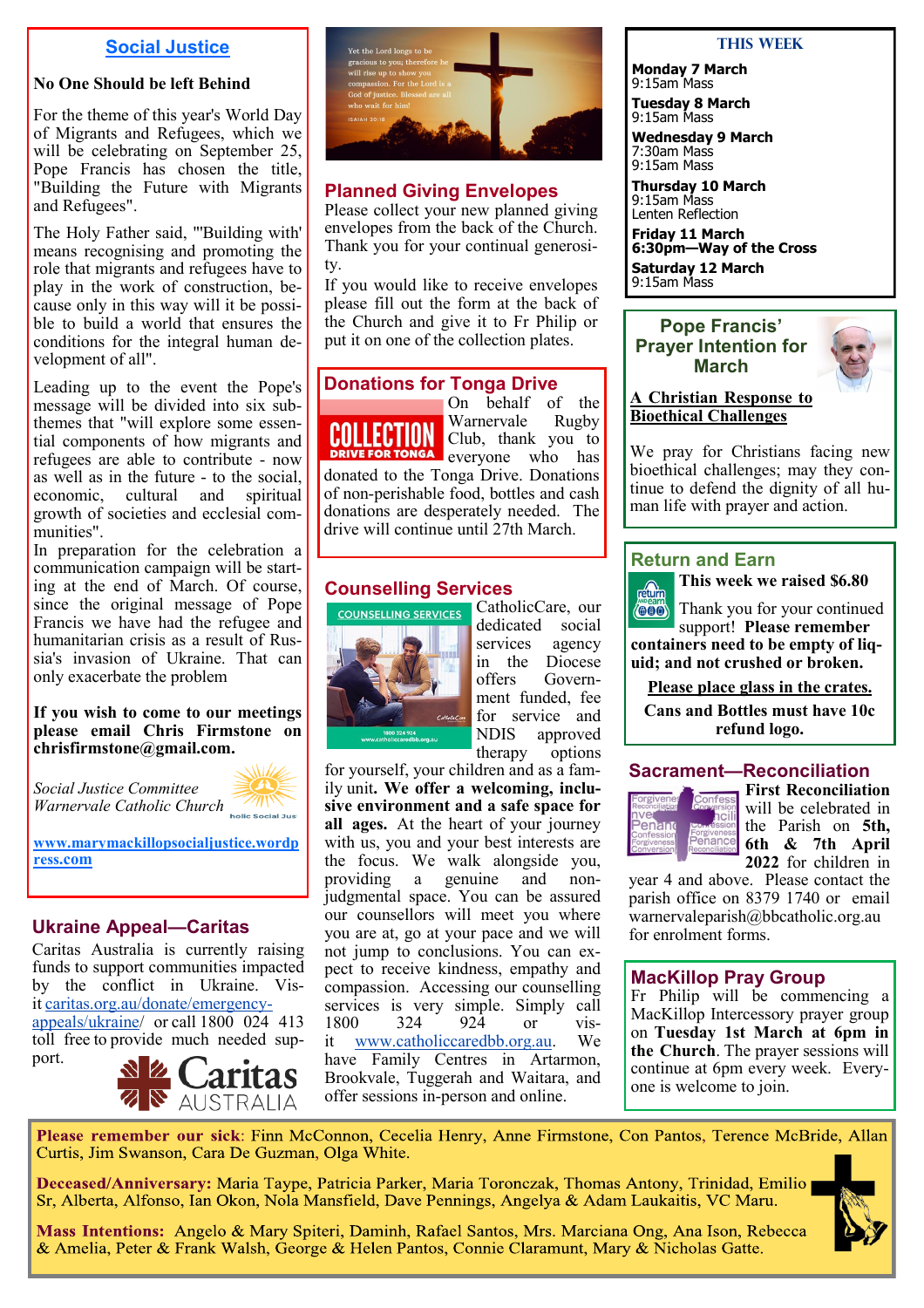# **1st Sunday of Lent, Year C**

# **First Reading Deuteronomy 26:4-10**

#### **The confession of faith of the elect.**

Moses said to the people: 'The priest shall take the pannier from your hand and lay it before the altar of the Lord your God. Then, in the sight of the Lord your God, you must make this pronouncement: 'My father was a wandering Aramaean. He went down into Egypt to find refuge there, few in numbers; but there he became a nation, great, mighty, and strong. The Egyptian ill treated us, they gave us no peace and inflicted harsh slavery on us. But we called on the Lord, the God of our fathers. The Lord heard our voice and saw our misery, and toil and our oppression; and the Lord brought us out of Egypt with might hand and outstretched arm, with great terror, and with signs and wonders. He brought us here and gave us this land, a land where milk and honey flow. Here then I bring the firstfruits of the produce of the soil that you, Lord, have given me.' You must then law them before the Lord your God, and bow down in the sight of the Lord your God.' The word of the Lord.

# **Responsorial Psalm Psalm 90:1-2, 10-15**

#### **Be with me, Lord, when I am in trouble.**

He who dwells in the shelter of the Most High and abides in the shade of the Almighty says the Lord: "My refuge, my stronghold, my God in whom I trust!' **R.**

Upon you no evil shall fall, no plague approach where you dwell. For you has he commanded his angels, to keep you in all your ways. **R.**

They shall bear you upon their hands lest you strike your foot against a stone. On the lion and the viper you will tread and trample the young lion and the dragon. **R.**

His love he set on me, so I will rescue him; protect him for he knows my name. When he calls I shall answer: "I am with you." I will save him in distress and give him glory. **R.**